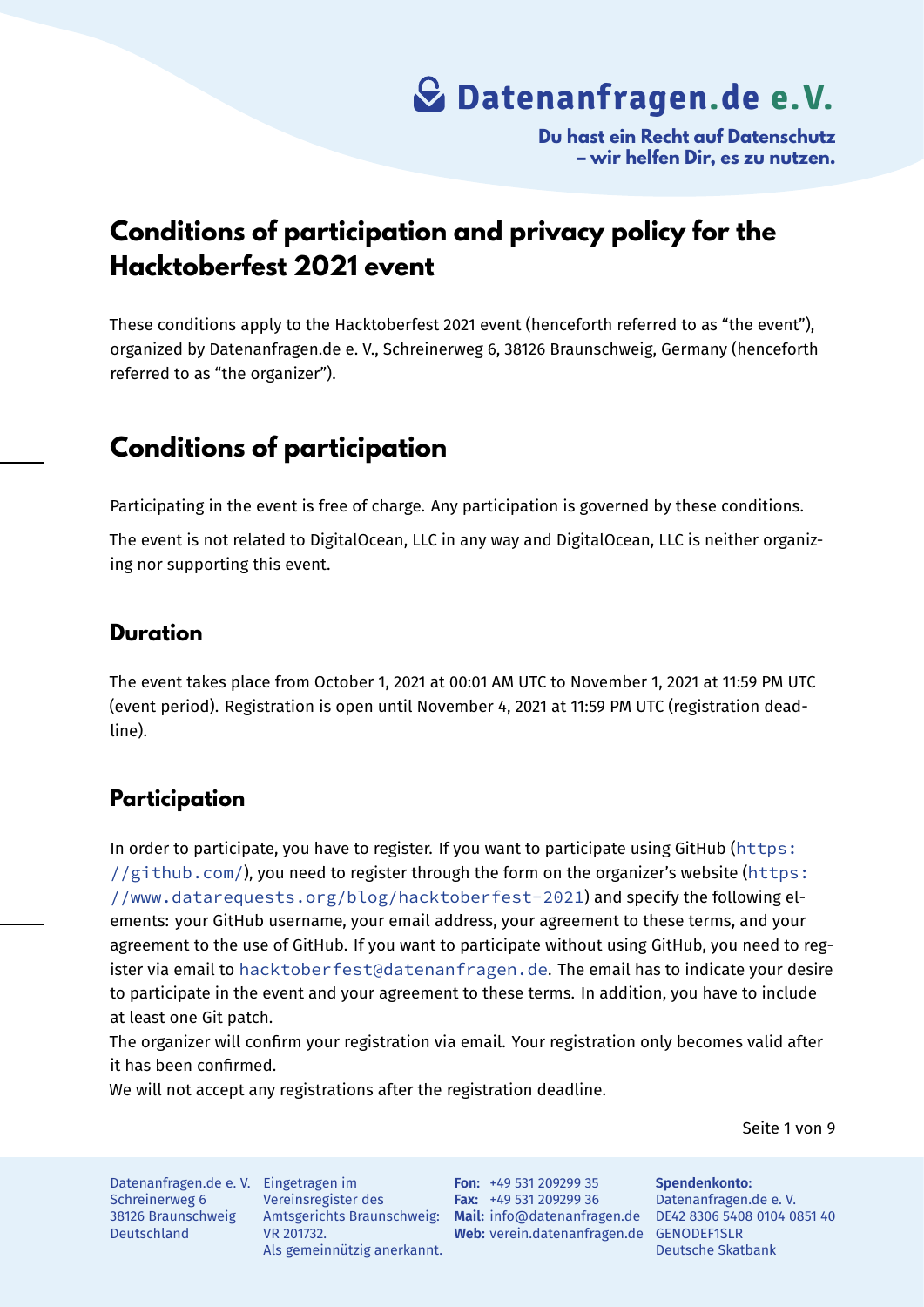**Du hast ein Recht auf Datenschutz – wir helfen Dir, es zu nutzen.**

In order to receive the rewards mentioned in the "Rewards" sections, you need to submit at least one accepted pull request via GitHub or at least one accepted patch via email for one of the repositories mentioned in the "Qualified repositories" section and during the event period. You can also submit a contribution to the translation of the website via Weblate at  $https://$ hosted.weblate.org/projects/datenanfragen-de/website/. The organizer's board decides on the acceptance of submissions at its own discretion.

### **[Eligibility](https://hosted.weblate.org/projects/datenanfragen-de/website/)**

All natural persons who have reached the age of 14 are eligible to participate. The participation is not limited to members of the organizer and independent of the purchase of goods or services. Members of the organizer's board and their relatives are excluded from participating.

The participation of participants whose legal capacity is restricted requires the consent of their legal guardians.

The organizer reserves the right to exclude participants from the promotion at its own discretion if there are justified reasons, such as:

- in the case of a violation of these conditions
- in the case of false or misleading information
- in the case of submissions of dishonest pull requests or patches
- in the case of contemptuous or discriminatory conduct

### **Rewards**

The first 100 participants who meet the requirements set out in the "Participation" section will receive a pack of at least three stickers and an unprinted webcam cover.

In addition, 10 t-shirts will be awarded for the best pull requests and patches. The selection will be made at the discretion of the organizer's board.

Participants who have won one or more prizes will be notified promptly by the organizer after the registration deadline and asked to provide a shipping address. If no shipping address is provided by December 31, 2021 at 11:59 PM UTC, any potential prizes are void.

Participants are responsible for providing a correct shipping address in international format. Prizes that could not be delivered will not be shipped again.

Seite 2 von 9

Datenanfragen.de e. V. Eingetragen im Schreinerweg 6 38126 Braunschweig Deutschland

Vereinsregister des VR 201732. Als gemeinnützig anerkannt.

Amtsgerichts Braunschweig: **Mail:** info@datenanfragen.de DE42 8306 5408 0104 0851 40 **Web:** verein.datenanfragen.de GENODEF1SLR **Fon:** +49 531 209299 35 **Fax:** +49 531 209299 36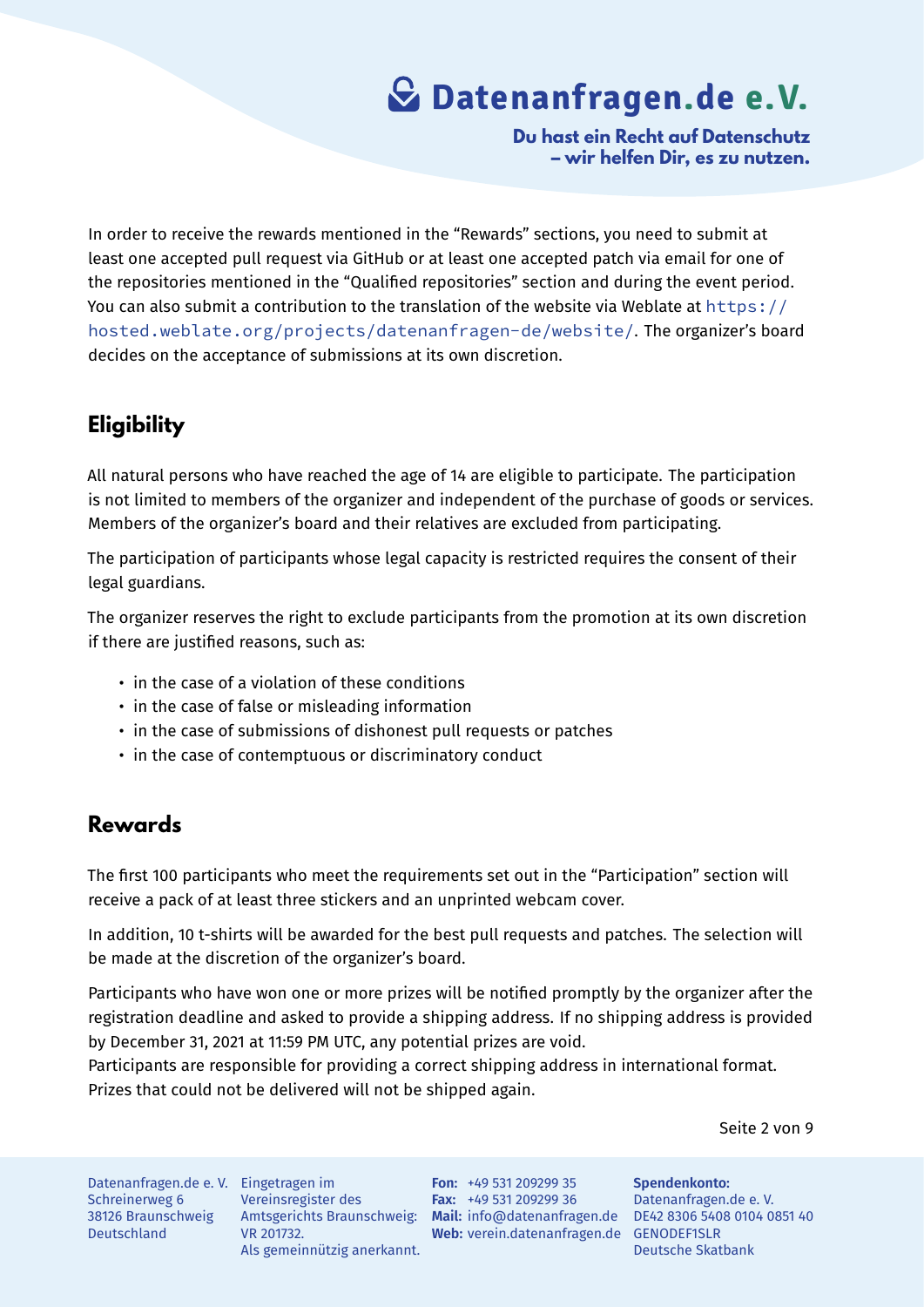**Du hast ein Recht auf Datenschutz – wir helfen Dir, es zu nutzen.**

Prizes will only be delivered to participants or, in the case of underage participants, to their legal representatives. The prizes cannot be exchanged, paid out in cash or picked up by the participants themselves. The organizer will bear the costs of shipping the prizes. The participants themselves are responsible for any possible taxation or customs clearance of the prizes.

### **Qualified repositories**

Pull requests and patches to the following GitHub repositories qualify as valid contributions for this event:

- https://github.com/datenanfragen/website
- https://github.com/datenanfragen/data
- https://github.com/datenanfragen/backend
- [https://github.com/datenanfragen/company-](https://github.com/datenanfragen/website)json-generator
- [https://github.com/datenanfragen/lette](https://github.com/datenanfragen/data)r-generator
- [https://github.com/datenanfragen/media](https://github.com/datenanfragen/backend)
- [https://github.com/datenanfragen/locate-contacts-addon](https://github.com/datenanfragen/company-json-generator)
- [https://github.com/datenanfragen/data-imports](https://github.com/datenanfragen/letter-generator)
- [https://github.com/zner0L/postcss-font](https://github.com/datenanfragen/media)icons

Upon [request, the organizer may also permit further repositories.](https://github.com/datenanfragen/data-imports)

### **Early termination**

The organizer explicitly reserves the right to terminate the event early. In this case the termination will be announced on the organizer's website (https://www.datarequests.org/ blog/hacktoberfest-2021).

### **[Applicable law](https://www.datarequests.org/blog/hacktoberfest-2021)**

Questions or complaints in connection with the event must be addressed to the organiser. The event is subject exclusively to the laws of the Federal Republic of Germany. Legal recourse is excluded.

Seite 3 von 9

Datenanfragen.de e. V. Eingetragen im Schreinerweg 6 38126 Braunschweig Deutschland

Vereinsregister des VR 201732. Als gemeinnützig anerkannt.

Amtsgerichts Braunschweig: **Mail:** info@datenanfragen.de DE42 8306 5408 0104 0851 40 **Web:** verein.datenanfragen.de GENODEF1SLR **Fon:** +49 531 209299 35 **Fax:** +49 531 209299 36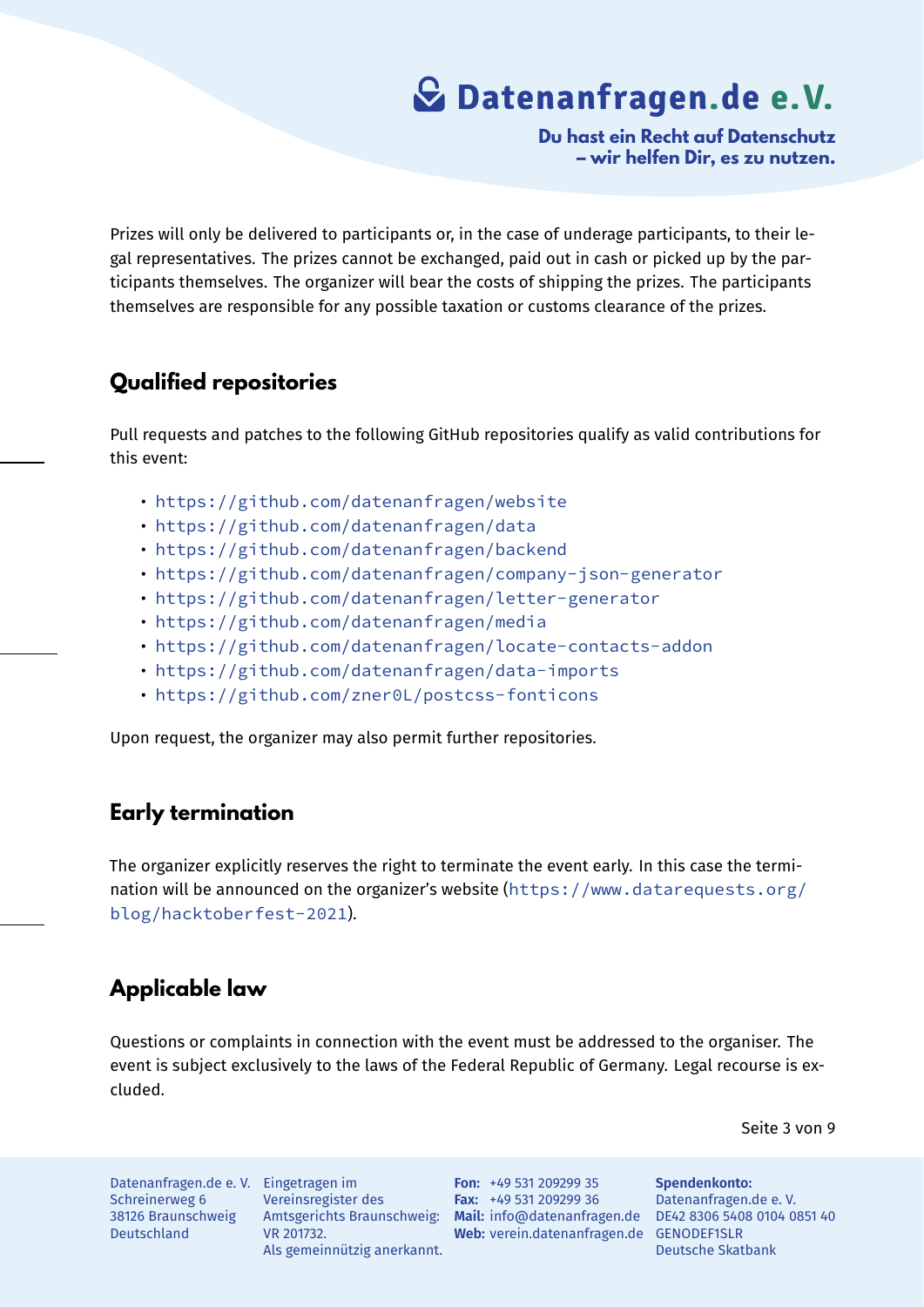**Du hast ein Recht auf Datenschutz – wir helfen Dir, es zu nutzen.**

## **Privacy policy**

For your participation in this event we need to process your personal data. However, we have designed the event to collect as little data as possible. We also limit the processing of your data as far as possible to the necessary minimum.

#### **Scope**

This privacy policy only applies to the Datenanfragen.de e. V. Hacktoberfest 2021 event. There is a separate privacy policy (https://www.datarequests.org/privacy/) for the rest of the association's activities.

#### **Controller and contact information**

The controller as defined in Art. 4(7) GDPR for the services mentioned under "Scope" is:

Datenanfragen.de e. V. Schreinerweg 6 38126 Braunschweig Germany Legally represented by: Benjamin Altpeter and Lorenz Sieben Phone: +49 531 209299 35 Fax: +49 531 209299 36 Email: privacy@datenanfragen.de (PGP key CC13 973A F8FD 11D1 4D94 98A8 0269 92F0 CF2C BB2E) Web: datarequests.org/verein

If you [have any questions about our priv](mailto:privacy@datenanfragen.de)[acy polic](https://www.datenanfragen.de/pgp/CF2CBB2E.asc)y, believe that we are in violation of data protecti[on laws or wish to assert](https://www.datarequests.org/verein) your rights, please feel free to contact us at any time.

### **Profiling**

We do not use profiling or any other type of automated decision making.

Seite 4 von 9

Datenanfragen.de e. V. Eingetragen im Schreinerweg 6 38126 Braunschweig Deutschland

Vereinsregister des VR 201732. Als gemeinnützig anerkannt.

Amtsgerichts Braunschweig: **Mail:** info@datenanfragen.de DE42 8306 5408 0104 0851 40 **Web:** verein.datenanfragen.de GENODEF1SLR **Fon:** +49 531 209299 35 **Fax:** +49 531 209299 36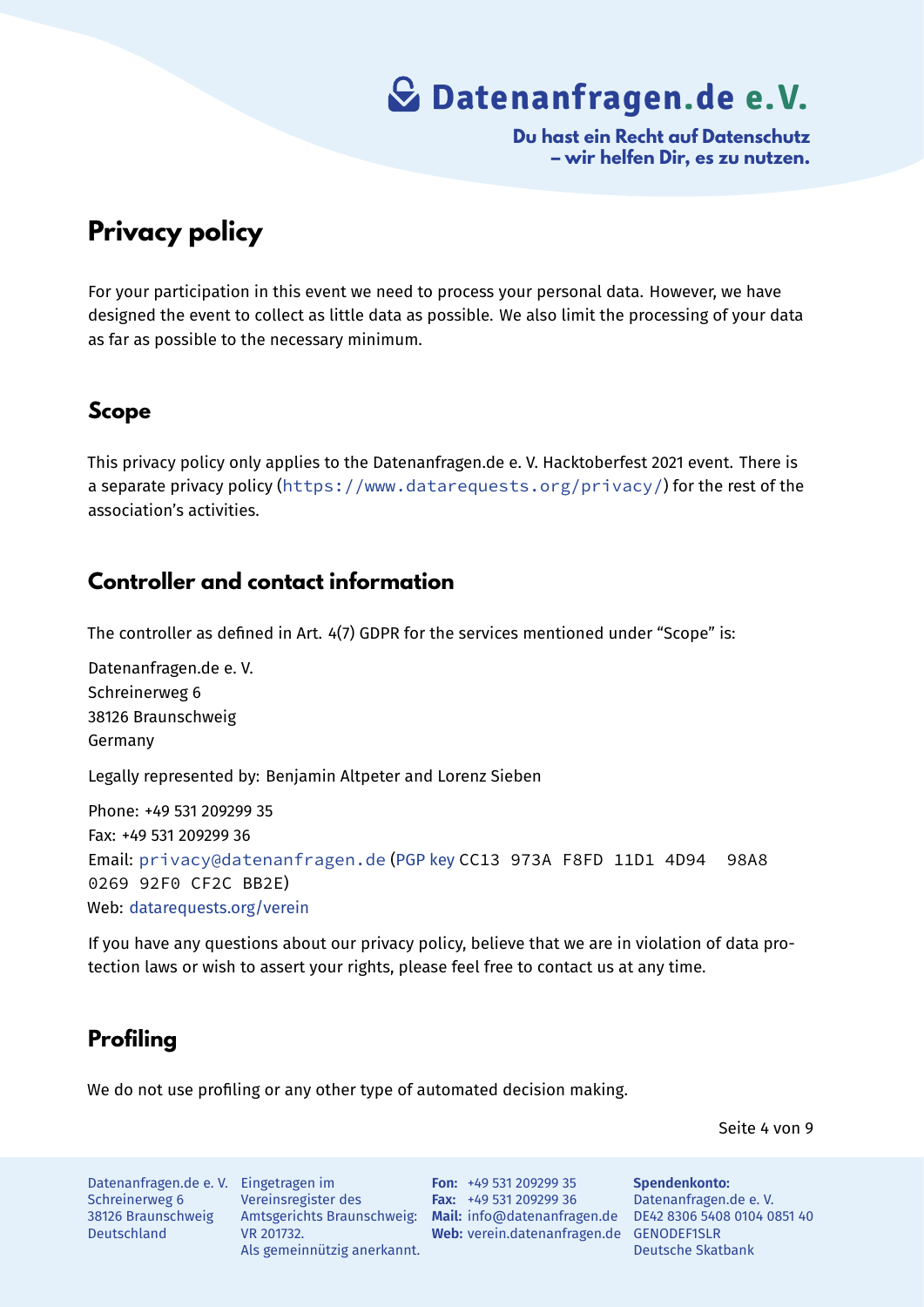**Du hast ein Recht auf Datenschutz – wir helfen Dir, es zu nutzen.**

### **Collected data**

#### **Registration for the event**

In order to participate in the event, you have to register. We need to process that data.

- Affected data: email address, GitHub user name (optional), date and time of the registration, language
- Lawful basis: By registering, you consent to us processing this data in accordance with Art. 6(1) lit. a GDPR. You can revoke this consent at any time.
- Duration of storage: until December 31, 2021
- Data disclosure: To send the registration confirmation, we use rapidmail. rapidmail is run by rapidmail GmbH, Wentzingerstraße 21, 79106 Freiburg im Breisgau, Germany. For more information on how rapidmail processes your data, please refer to their privacy policy (https://www.rapidmail.com/data-protection).

#### **Ship[ping of the rewards](https://www.rapidmail.com/data-protection)**

In order to send you your rewards, we need your address. We will ask for that after the event period (only if you will receive any rewards, of course).

- Affected data: name, shipping address
- Lawful basis: By providing us your shipping address, you consent to us processing this data in accordance with Art. 6(1) lit. a GDPR. You can revoke this consent at any time.
- Duration of storage: only until the rewards have been sent out, afterwards the data will be deleted immediately
- Data disclosure: In order to ship your rewards, we will need to provide your name and shipping address to Deutsche Post AG, Charles-de-Gaulle-Straße 20, 53113 Bonn, Germany. Please note their privacy policy (https://www.deutschepost.de/en/f/footer/ data-protection-and-cookies.html).

### **Ext[ernal services](https://www.deutschepost.de/en/f/footer/data-protection-and-cookies.html)**

In order to participate in this event, we recommend using the platform GitHub, run by GitHub, Inc., 88 Colin P. Kelly Jr. St., San Francisco, CA 94107, United States of America and its European subsidiary GitHub BV, Vijzelstraat 68 – 72, 1017 HL Amsterdam, Netherlands.

Seite 5 von 9

Datenanfragen.de e. V. Eingetragen im Schreinerweg 6 38126 Braunschweig Deutschland

Vereinsregister des VR 201732. Als gemeinnützig anerkannt.

Amtsgerichts Braunschweig: **Mail:** info@datenanfragen.de DE42 8306 5408 0104 0851 40 **Web:** verein.datenanfragen.de GENODEF1SLR **Fon:** +49 531 209299 35 **Fax:** +49 531 209299 36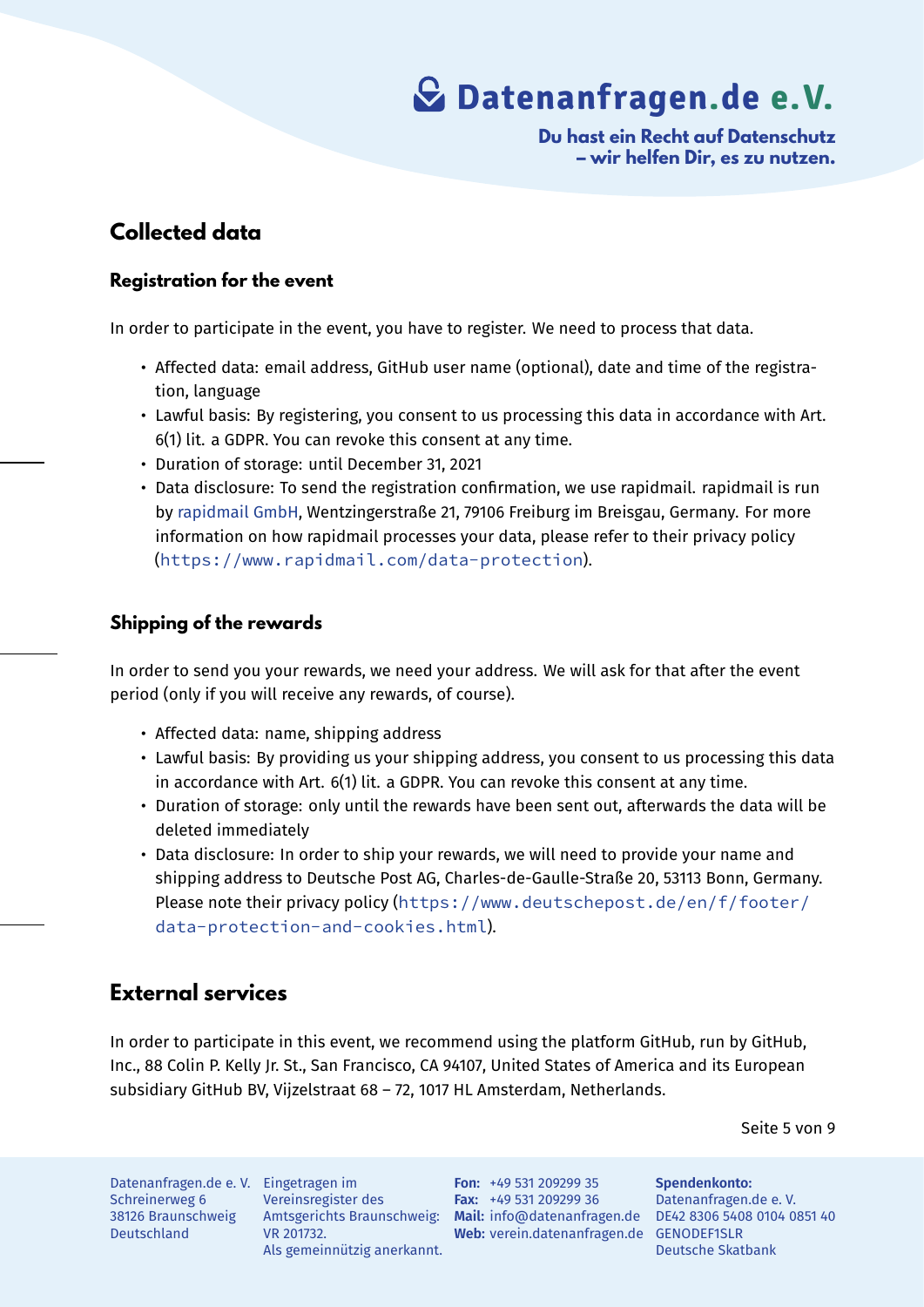**Du hast ein Recht auf Datenschutz – wir helfen Dir, es zu nutzen.**

However, the organizer cannot guarantee the same level of data protection as in the EU for this. There is a risk that your data may be subject to access by US authorities, and you may not have effective legal remedies. For information on how GitHub processes your data, please see their privacy policy (https://help.github.com/en/articles/github-privacy-statement).

Participating in the event is also possible without using GitHub by sending patches directly via email. We will then submit these patches—without any personal data concerning you—to GitHub ourselves.

## **Your rights**

The GDPR grants you comprehensive rights with regard to data protection. We are strongly convinced that the right to data protection is a fundamental right and therefore we fully stand behind these rights. You can exercise these rights at any time in an informal manner using the contact details given in the "Controller and contact information" section.

We of course invite you to use our generator (https://www.datarequests.org/generator) which will assist you with writing requests.

### **Right to data access**

According to Art. 15 GDPR, you first of all have the right to request confirmation as to whether we store personal data on you. If so, you may request a copy of this information and are furthermore entitled to the following information:

- the purposes of the processing;
- the categories of personal data concerned;
- the recipients or categories of recipient to whom the personal data have been or will be disclosed, in particular recipients in third countries or international organisations;
- where possible, the envisaged period for which the personal data will be stored, or, if not possible, the criteria used to determine that period;
- the existence of the right to request from the controller rectification or erasure of personal data or restriction of processing of personal data concerning the data subject or to object to such processing;
- the right to lodge a complaint with a supervisory authority;
- where the personal data are not collected from the data subject, any available information as to their source;

Seite 6 von 9

Datenanfragen.de e. V. Eingetragen im Schreinerweg 6 38126 Braunschweig Deutschland

Vereinsregister des VR 201732. Als gemeinnützig anerkannt.

Amtsgerichts Braunschweig: **Mail:** info@datenanfragen.de DE42 8306 5408 0104 0851 40 **Web:** verein.datenanfragen.de GENODEF1SLR **Fon:** +49 531 209299 35 **Fax:** +49 531 209299 36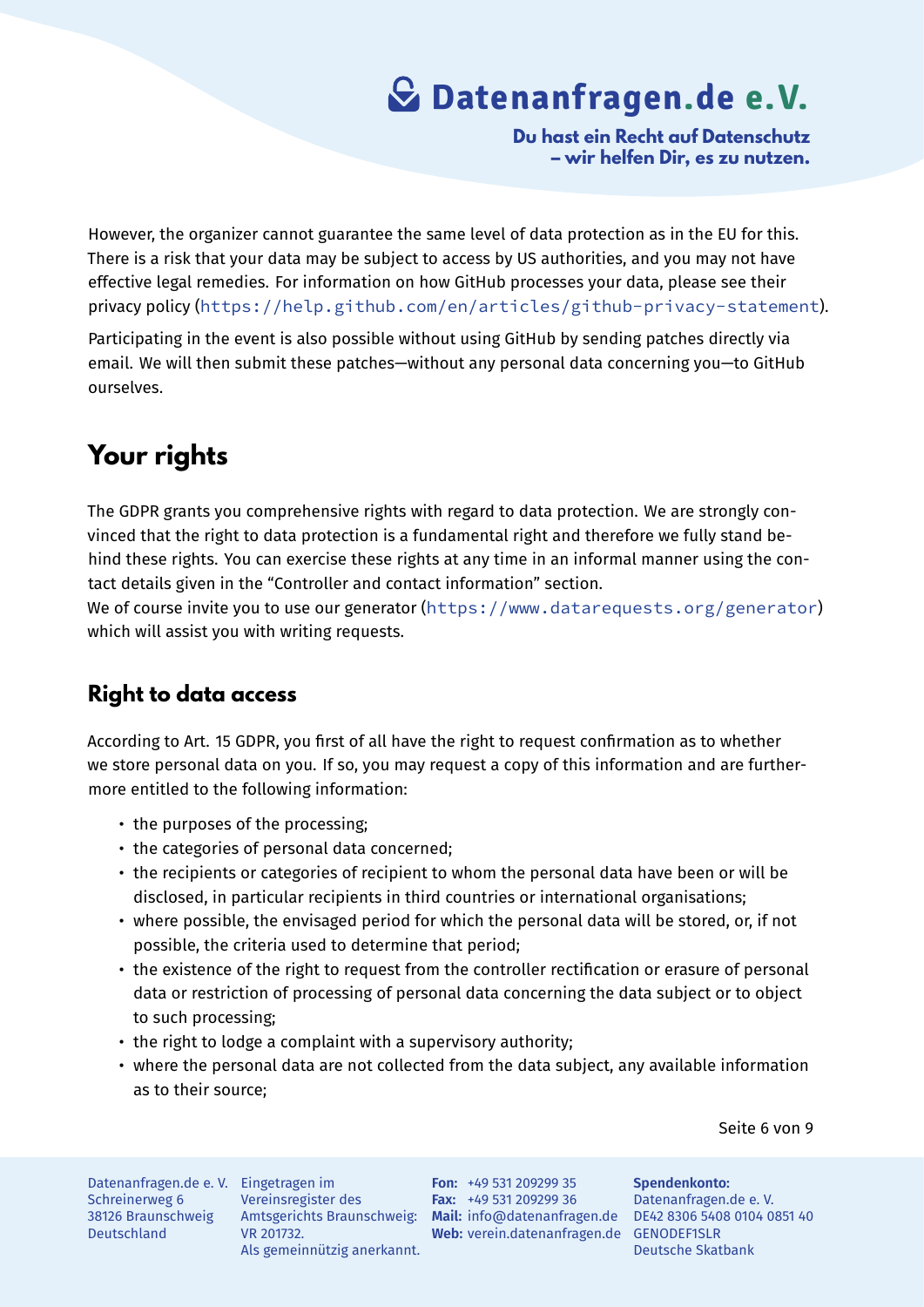**Du hast ein Recht auf Datenschutz – wir helfen Dir, es zu nutzen.**

• the existence of automated decision-making, including profiling, referred to in Article 22(1) and (4) and, at least in those cases, meaningful information about the logic involved, as well as the significance and the envisaged consequences of such processing for the data subject.

#### **Right to data portability**

In accordance with Art. 20 GDPR, you also have the right to receive the personal data concerning you that you have made available to us in a structured, commonly used and machine-readable format and to transmit this data to another controller without obstruction by us if the processing is based on consent pursuant to Art. 6(1) lit. a GDPR, Art. 9(2) lit. a GDPR or on a contract pursuant to Art. 6(1) lit. b GDPR and the processing is carried out using automated procedures.

#### **Right to rectification**

According to Art. 16 GDPR, you have the right to request us to correct any inaccurate personal data concerning you without undue delay. Furthermore, you have the right to request the completion of incomplete personal data—also by means of a supplementary declaration.

#### **Right to erasure ("Right to be forgotten")**

According to Art. 17 GDPR, you have the right to demand that we delete personal data concerning you without undue delay.

This right is limited in particular when the processing is necessary to exercise the right to freedom of expression and information, to fulfil a legal obligation or to assert, exercise or defend legal claims.

#### **Right to revoke given consent**

According to Art. 7(3) GDPR you have the right to revoke your consent given to us at any time.

Seite 7 von 9

Datenanfragen.de e. V. Eingetragen im Schreinerweg 6 38126 Braunschweig Deutschland

Vereinsregister des VR 201732. Als gemeinnützig anerkannt.

Amtsgerichts Braunschweig: **Mail:** info@datenanfragen.de DE42 8306 5408 0104 0851 40 Web: verein.datenanfragen.de GENODEF1SLR **Fon:** +49 531 209299 35 **Fax:** +49 531 209299 36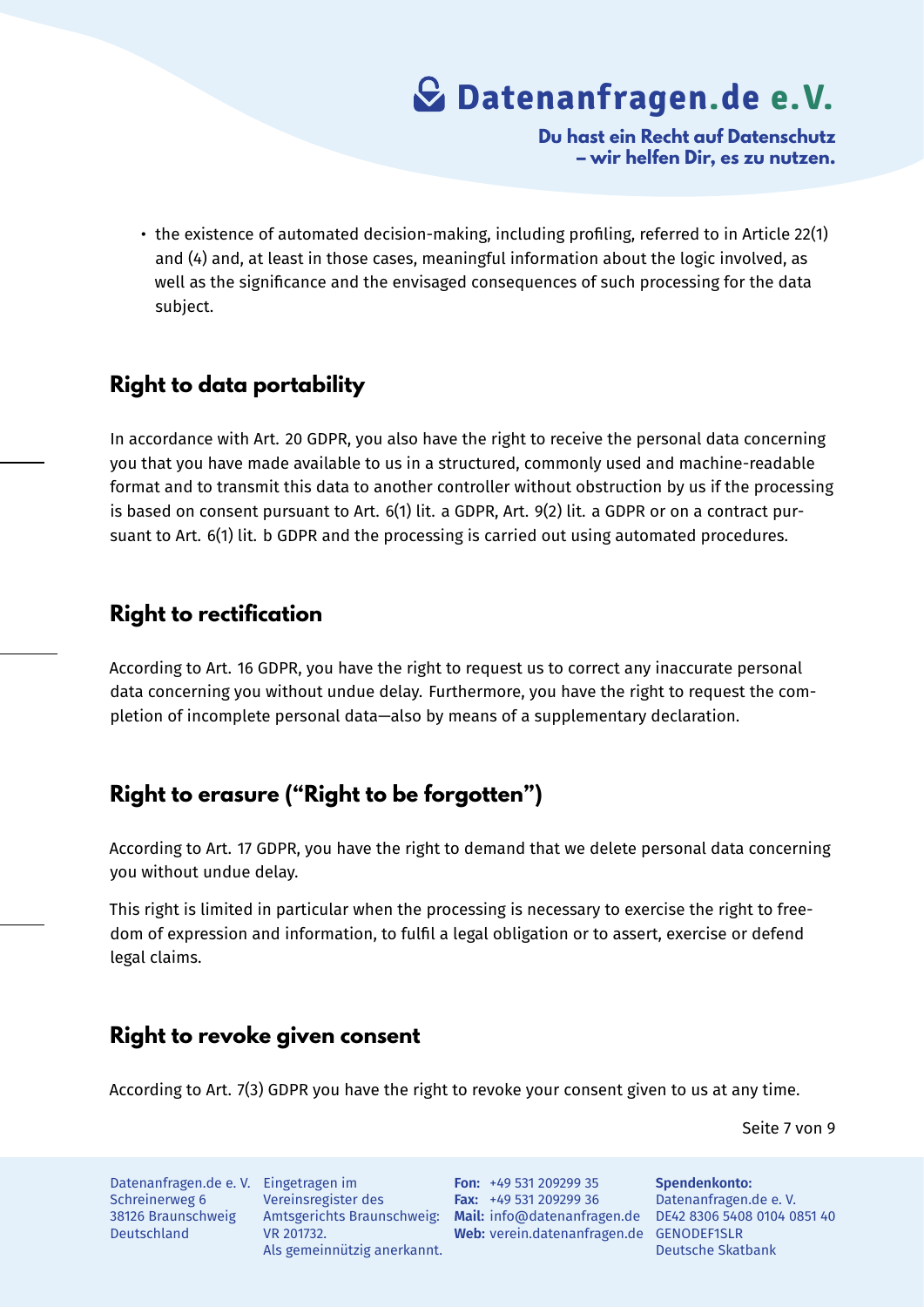

**Du hast ein Recht auf Datenschutz – wir helfen Dir, es zu nutzen.**

#### **Right to restriction of processing**

According to Art. 18 GDPR, you have the right to demand the restriction of the processing of your personal data if you dispute the accuracy of the personal data, if the processing is unlawful, if we no longer need the data for the purpose of processing or if you have filed an objection to the processing pursuant to Art. 21(1) GDPR, as long as it is not yet clear whether our legitimate interests outweigh yours.

#### **Right to notification to recipients**

If you request us to correct, delete or restrict the processing of your personal data in accordance with Articles 16, 17 and 18 respectively, we will notify all recipients to whom we have disclosed the relevant data in accordance with Art. 19 GDPR.

#### **Right to object**

According to Art. 21 GDPR, you have the right to object at any time to the processing of personal data concerning you which is necessary for the performance of a task in the public interest or because of our legitimate interest on the basis of Article 6(1) lit. e or f respectively, for reasons arising from your particular situation. We will then no longer process the personal data, unless we can prove compelling legitimate grounds for the processing, which outweigh your interests, rights and freedoms or the processing serves the assertion, exercise or defense of legal claims.

If we use your personal data for direct marketing, you have the right to object to such processing at any time. We will then no longer use your data for such purposes.

#### **Right to lodge a complaint with a supervisory authority**

According to Art. 77 GDPR, without prejudice to any other administrative or judicial remedy, you have the right of appeal to a supervisory authority, in particular in the member state of your usual place of residence, your workplace or the place of the alleged infringement, if you are of the opinion that the processing of personal data concerning you violates the GDPR.

The following supervisory authority is responsible for us:

Die Landesbeauftragte für den Datenschutz Niedersachsen

Seite 8 von 9

Datenanfragen.de e. V. Eingetragen im Schreinerweg 6 38126 Braunschweig Deutschland

Vereinsregister des VR 201732. Als gemeinnützig anerkannt.

Amtsgerichts Braunschweig: **Mail:** info@datenanfragen.de DE42 8306 5408 0104 0851 40 **Web:** verein.datenanfragen.de GENODEF1SLR **Fon:** +49 531 209299 35 **Fax:** +49 531 209299 36